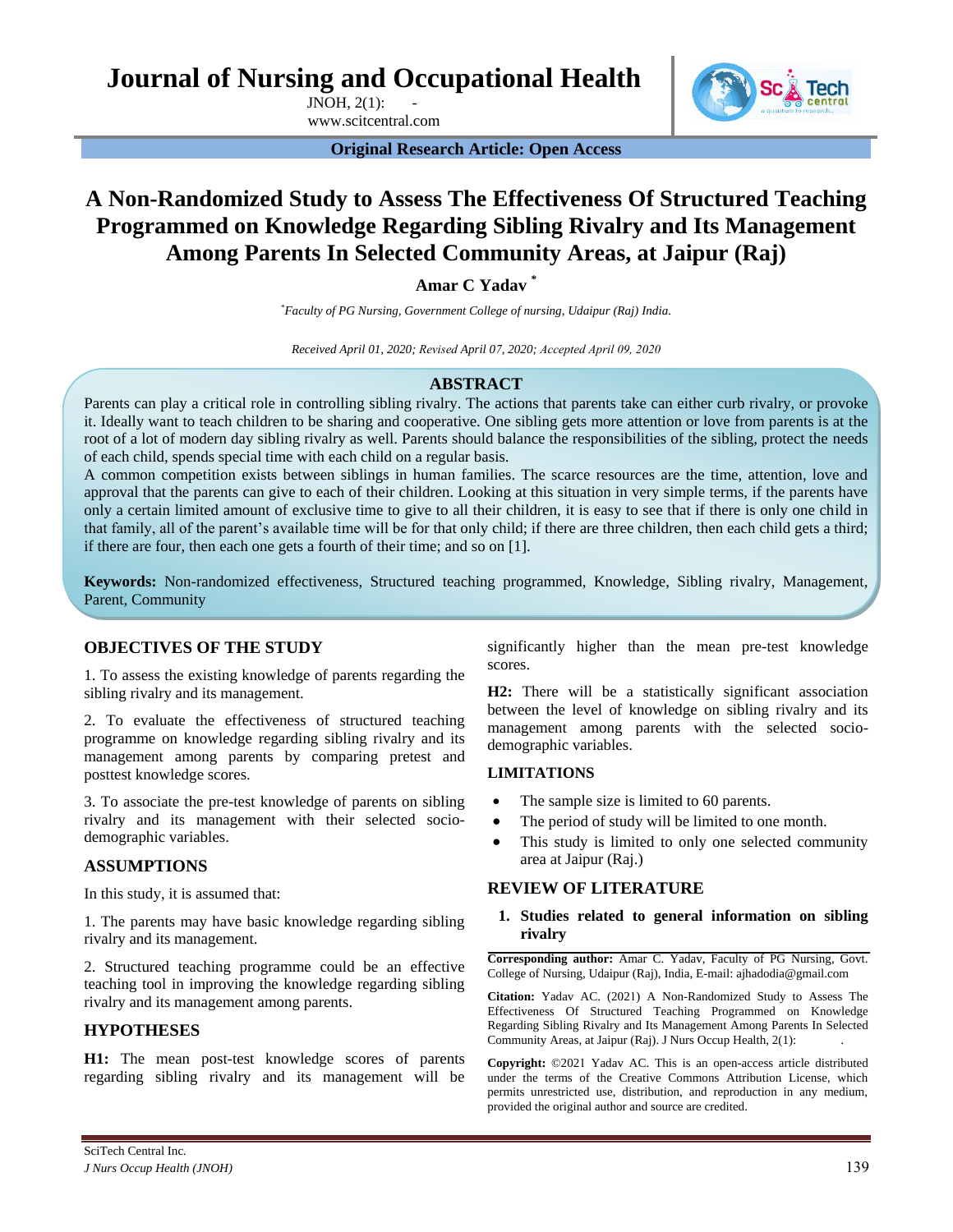A study was conducted on sibling jealousy and its relations to child and family characteristics in 60 families with a 16 month-old toddler and an older pre- school-age sibling. Sibling jealousy was elicited in social triads consisting of a parent and the two siblings. Positive marital relationship quality was a particularly strong predictor of the other sibling's abilities to regulate jealousy reactions in the mother sessions. Results discussed with respect to the need for future research to consider social relationship as developmental contexts for young children's emotion regulation [2].

## **2. Studies related to management of sibling rivalry**

A study was conducted on 71 target boys (8 to 10 years), their siblings and mothers to examine the relations among mothering, fathering, sibling aggression, and peer outcomes. Siblings whose mothers were known to be more rejecting were observed and reported to be more aggressive with one another than siblings whose mothers were less rejecting. It appeared that boys' aggressive experiences with their siblings mediated, in part, the association between maternal rejection and their peer aggression and that peer aggression was a mediating link between sibling aggression and boys' acceptance by their peers [3].

## **3. Studies related to effectiveness of structured teaching programme**

According to Murphy [4], nurses are called on to provide services to siblings in childbearing families. An overview of the broad, interdisciplinary research on siblings and newborns that is available to guide nursing practice is provided in this article. Studies tend to fit into three categories: a) sibling responses to the newborn, b) sibling participation in birth and c) sibling visiting in the hospital. Although nurses may have only short-term contact with families during the childbearing cycle, the author emphasizes the importance of having a longitudinal, familyoriented understanding of sibling relationships based on current research. Suggestions for applying this research to practice during the prenatal, intra-partum, and postnatal periods are noted.

# **RESEARCH APPROACH**

A quantitative evaluative approach was used for this study.

## **Research Design**

Pre-experimental one group pre-test post-test design.

# **VARIABLES UNDER STUDY**

## **Dependent variable**

Level of knowledge of parents about sibling rivalry and its management.

## **Independent variables**

## **Section B**

The structured teaching programmed on knowledge regarding the sibling rivalry and its management.

## **Socio- demographic variables**

It refers to baseline characteristics such as age, sex, religion, source of information, occupation, income, education, no. of children, types of family.

# **Setting of the study**

Selected community areas of Ashok Nagar, Jaipur (Raj)

## **Population**

Group of parents in selected community

## **Sample**

The parents who fulfill the inclusion criteria

## **Sample size**

60 parents living in the selected community areas

## **Sampling technique**

The purposive sampling technique used to select the samples based on inclusion and exclusion criteria.

# **SAMPLING CRITERIA**

## **Inclusion criteria**

Parents who:

- Were present in selected community.
- $\bullet$  Were willing to participate in the study.
- Can read and write English or Hindi.
- ❖ Have at least two or more children.

# **Exclusion criteria**

Parents who are:

**\*** Planning for first child.

## **Development and description of the tool**

Data collection tools are the procedures or instruments used by the researcher to observe or measure key variables in the research problem.

# **COMPONENTS OF THE INSTRUMENT**

The instrument consists of two sections:

## **Section A**

This consists of nine items related to socio-demographic variables (age**,** sex**,** religion, source of information, occupation, monthly income of family, education, number of children and types of family) of parents from selected community areas in Jaipur (Raj.).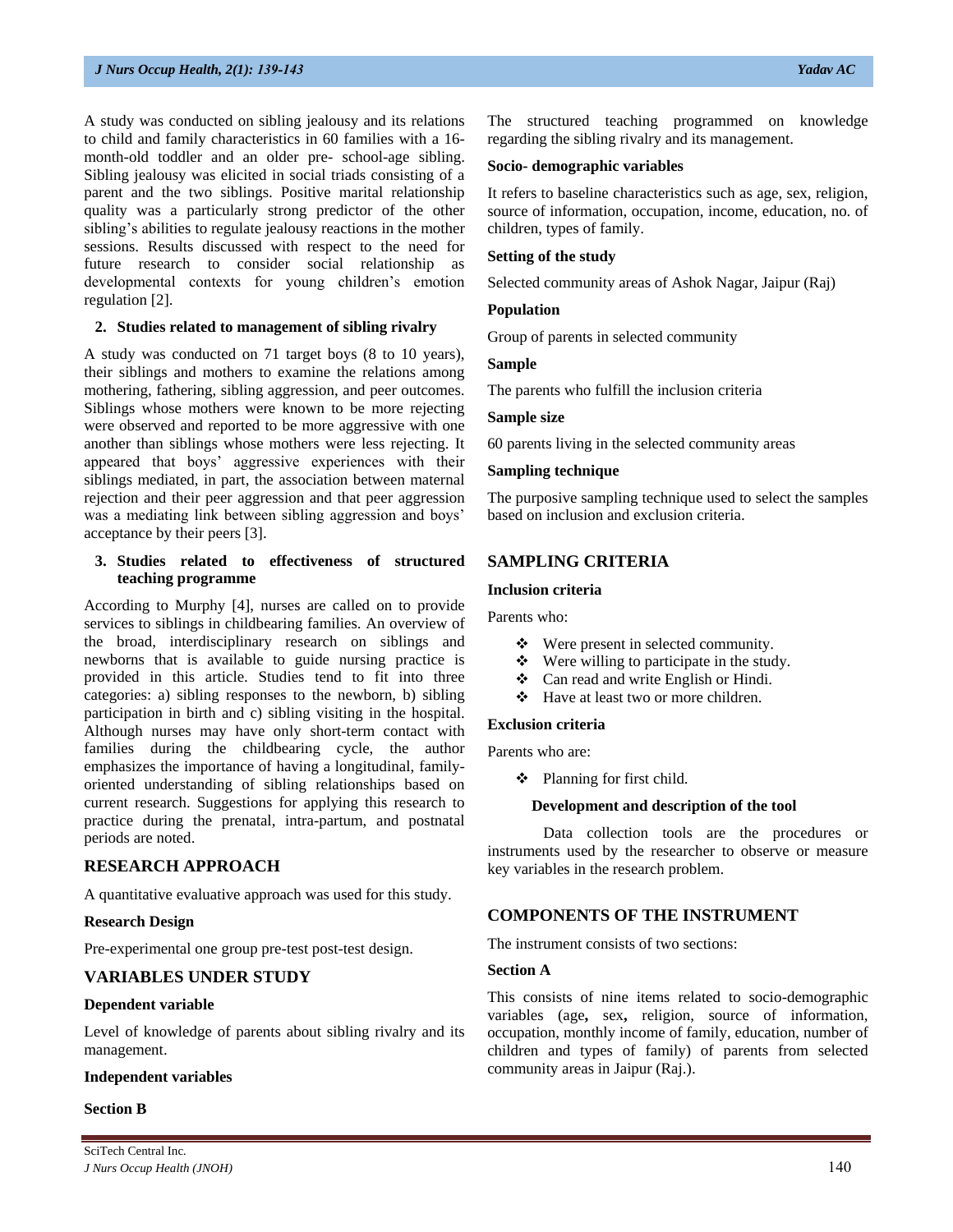**Part-1:** This section deals with general information on sibling rivalry includes 11 multiple choice questions regarding introduction, definitions of sibling rivalry, causes and risk factors of sibling rivalry.

Consists of 34 items regarding the knowledge of parents about sibling rivalry and its management which is divided

Part-2: This section deals with signs and symptoms and effects of sibling rivalry. This section includes 9 multiple choice questions.

Part-3: This section deals with management of sibling rivalry. This section includes 14 multiple choice questions. The different levels of knowledge are categorized as

follows**:**  Inadequate Knowledge - <50% Moderately adequate Knowledge - 51-75% Adequate Knowledge - >75%

**RESULTS** 

**Table 1.** Comparison of pre-test and post-test knowledge scores among parents regarding sibling rivalry and its management  $(N=60)$ .

| SI.            | <b>Knowledge</b>                                             | <b>Pre-test</b> |       |             | Post-test | <b>Mean</b>       | t Value | <b>Inference</b> |
|----------------|--------------------------------------------------------------|-----------------|-------|-------------|-----------|-------------------|---------|------------------|
| No.            | aspects                                                      | <b>Mean</b>     | SD    | <b>Mean</b> | SD        | <b>Difference</b> |         |                  |
| $\mathbf{1}$   | General<br>information<br>regarding sibling<br>rivalry.      | 4.80            | 1.40  | 7.47        | 1.61      | 2.667             | 14.774  | S                |
| 2              | Signs $\&$<br>symptoms and<br>effects of sibling<br>rivalry. | 4.0             | 1.677 | 5.97        | 1.301     | 1.967             | 11.947  | S                |
| $\overline{3}$ | Management of<br>sibling rivalry.                            | 5.33            | 1.782 | 9.35        | 2.082     | 4.017             | 19.322  | S                |
|                | <b>Overall</b>                                               | 14.13           | 4.131 | 22.78       | 3.983     | 8.650             | 26.275  | S                |

**Table 2.** Association of pretest knowledge scores of parents with selected demographic variables (N= 60).

| <b>Variables</b> | <b>Below</b>   | <b>Median and</b> | Chi    | P value $(0.05)$ | <b>Inference</b> |
|------------------|----------------|-------------------|--------|------------------|------------------|
|                  | <b>Median</b>  | above             | square |                  |                  |
| Age in years     |                |                   |        |                  |                  |
| Below 25 years   | 12             | $\overline{4}$    | 11.283 | 7.82             | S                |
| $26-30$ years    | 8              | 16                |        |                  |                  |
| $31-35$ years    | $\overline{7}$ | 5                 |        |                  |                  |
| 36-40 years      | $\mathbf{1}$   | $\overline{7}$    |        |                  |                  |
|                  |                |                   |        |                  |                  |
| Male             | 20             | 13                | 5.725  | 3.84             | S                |
| Female           | 8              | 19                |        |                  |                  |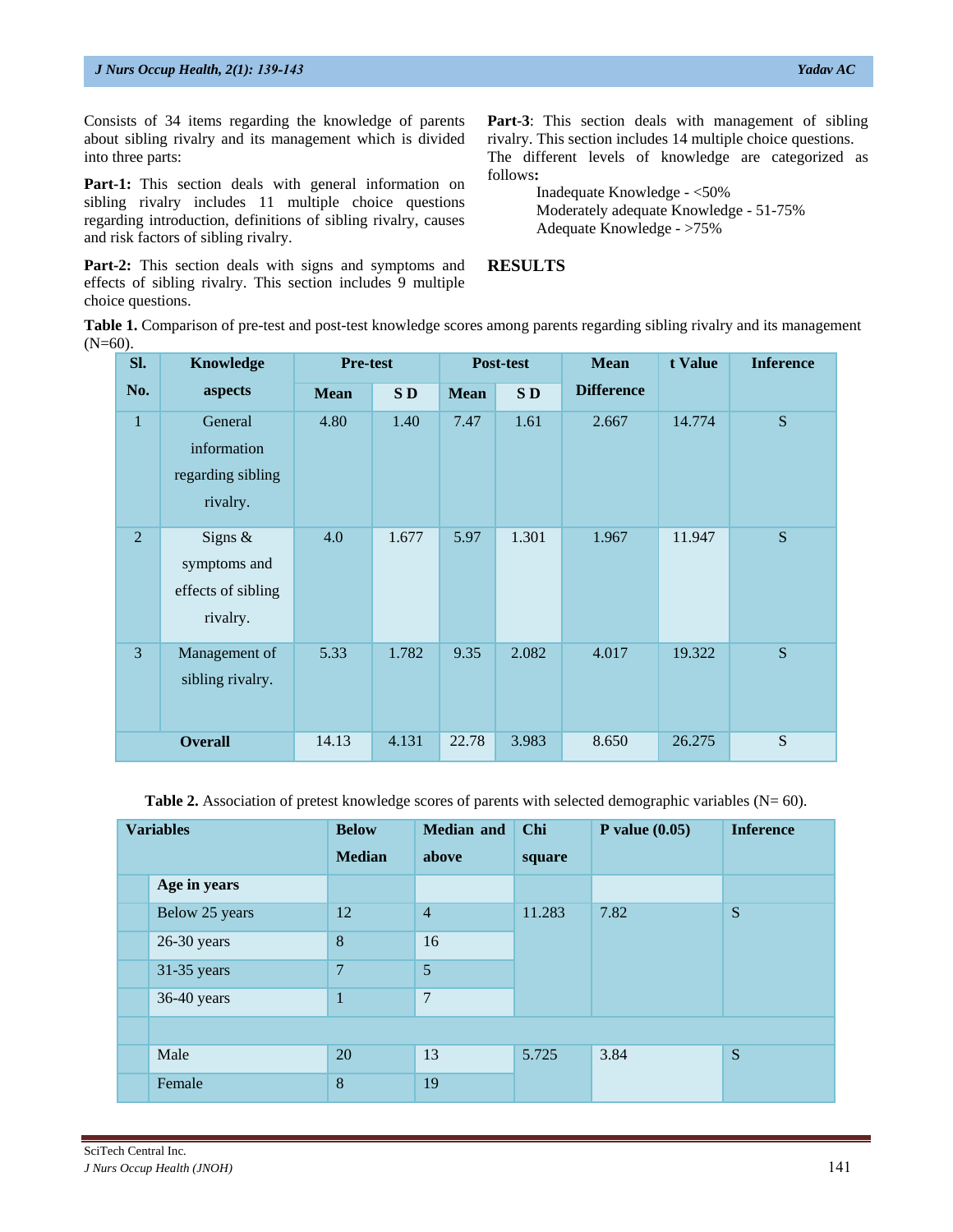| Hindu<br>S<br>19<br>25<br>10.051<br>5.99<br>$\overline{2}$<br>9<br>Muslim<br>Christian<br>$\overline{5}$<br>$\boldsymbol{0}$<br>Housewife<br>$\sqrt{2}$<br>9.561<br>9.49<br>S<br>$\overline{4}$<br>10<br>$\overline{4}$<br>Government<br>employee<br>d.<br>c.<br>Private employee<br>$\overline{2}$<br>$\sqrt{5}$<br><b>Business</b><br>17<br>6<br>$\overline{5}$<br>5<br>daily wages<br>less than Rs. 5000<br>12<br>$\mathfrak{S}$<br>7.82<br>26.254<br>${\bf S}$<br>$\overline{7}$<br>Rs. 5001-10000<br>16<br>Rs. 10001-20000<br>14<br>$\boldsymbol{0}$<br>$\overline{6}$<br>Rs. 20001 and above<br>$\boldsymbol{0}$<br>5.99<br>${\bf S}$<br>Two<br>$27\,$<br>14<br>22.957<br>Three<br>18<br>$\boldsymbol{0}$<br>Four<br>$\mathbf{1}$<br>$\mathbf{0}$<br>Five and above<br>$\overline{6}$<br>$\boldsymbol{0}$<br>No formal education<br>S<br>$\boldsymbol{0}$<br>$\overline{4}$<br>19.306<br>9.49<br>primary education<br>$\overline{9}$<br>$\overline{4}$<br>secondary education<br>12<br>$\sqrt{6}$<br>$\overline{2}$<br>Senior Sec.<br>10<br>Graduation and<br>$\sqrt{2}$<br>$11\,$<br>Above<br>${\bf f}.$<br>g.<br>Nuclear family<br>7.611<br>5.99<br>${\bf S}$<br>16<br>28<br>Joint family<br>10<br>$\overline{4}$<br><b>Extended family</b><br>$\sqrt{2}$<br>$\boldsymbol{0}$<br>9.49<br>${\bf S}$<br>$\mathbf 1$ |                  |        |  |        |  |  |
|---------------------------------------------------------------------------------------------------------------------------------------------------------------------------------------------------------------------------------------------------------------------------------------------------------------------------------------------------------------------------------------------------------------------------------------------------------------------------------------------------------------------------------------------------------------------------------------------------------------------------------------------------------------------------------------------------------------------------------------------------------------------------------------------------------------------------------------------------------------------------------------------------------------------------------------------------------------------------------------------------------------------------------------------------------------------------------------------------------------------------------------------------------------------------------------------------------------------------------------------------------------------------------------------------------------------------|------------------|--------|--|--------|--|--|
|                                                                                                                                                                                                                                                                                                                                                                                                                                                                                                                                                                                                                                                                                                                                                                                                                                                                                                                                                                                                                                                                                                                                                                                                                                                                                                                           |                  |        |  |        |  |  |
|                                                                                                                                                                                                                                                                                                                                                                                                                                                                                                                                                                                                                                                                                                                                                                                                                                                                                                                                                                                                                                                                                                                                                                                                                                                                                                                           |                  |        |  |        |  |  |
|                                                                                                                                                                                                                                                                                                                                                                                                                                                                                                                                                                                                                                                                                                                                                                                                                                                                                                                                                                                                                                                                                                                                                                                                                                                                                                                           |                  |        |  |        |  |  |
|                                                                                                                                                                                                                                                                                                                                                                                                                                                                                                                                                                                                                                                                                                                                                                                                                                                                                                                                                                                                                                                                                                                                                                                                                                                                                                                           |                  |        |  |        |  |  |
|                                                                                                                                                                                                                                                                                                                                                                                                                                                                                                                                                                                                                                                                                                                                                                                                                                                                                                                                                                                                                                                                                                                                                                                                                                                                                                                           |                  |        |  |        |  |  |
|                                                                                                                                                                                                                                                                                                                                                                                                                                                                                                                                                                                                                                                                                                                                                                                                                                                                                                                                                                                                                                                                                                                                                                                                                                                                                                                           |                  |        |  |        |  |  |
|                                                                                                                                                                                                                                                                                                                                                                                                                                                                                                                                                                                                                                                                                                                                                                                                                                                                                                                                                                                                                                                                                                                                                                                                                                                                                                                           |                  |        |  |        |  |  |
|                                                                                                                                                                                                                                                                                                                                                                                                                                                                                                                                                                                                                                                                                                                                                                                                                                                                                                                                                                                                                                                                                                                                                                                                                                                                                                                           |                  |        |  |        |  |  |
|                                                                                                                                                                                                                                                                                                                                                                                                                                                                                                                                                                                                                                                                                                                                                                                                                                                                                                                                                                                                                                                                                                                                                                                                                                                                                                                           |                  |        |  |        |  |  |
|                                                                                                                                                                                                                                                                                                                                                                                                                                                                                                                                                                                                                                                                                                                                                                                                                                                                                                                                                                                                                                                                                                                                                                                                                                                                                                                           |                  |        |  |        |  |  |
|                                                                                                                                                                                                                                                                                                                                                                                                                                                                                                                                                                                                                                                                                                                                                                                                                                                                                                                                                                                                                                                                                                                                                                                                                                                                                                                           |                  |        |  |        |  |  |
|                                                                                                                                                                                                                                                                                                                                                                                                                                                                                                                                                                                                                                                                                                                                                                                                                                                                                                                                                                                                                                                                                                                                                                                                                                                                                                                           |                  |        |  |        |  |  |
|                                                                                                                                                                                                                                                                                                                                                                                                                                                                                                                                                                                                                                                                                                                                                                                                                                                                                                                                                                                                                                                                                                                                                                                                                                                                                                                           |                  |        |  |        |  |  |
|                                                                                                                                                                                                                                                                                                                                                                                                                                                                                                                                                                                                                                                                                                                                                                                                                                                                                                                                                                                                                                                                                                                                                                                                                                                                                                                           |                  |        |  |        |  |  |
|                                                                                                                                                                                                                                                                                                                                                                                                                                                                                                                                                                                                                                                                                                                                                                                                                                                                                                                                                                                                                                                                                                                                                                                                                                                                                                                           |                  |        |  |        |  |  |
|                                                                                                                                                                                                                                                                                                                                                                                                                                                                                                                                                                                                                                                                                                                                                                                                                                                                                                                                                                                                                                                                                                                                                                                                                                                                                                                           |                  |        |  |        |  |  |
|                                                                                                                                                                                                                                                                                                                                                                                                                                                                                                                                                                                                                                                                                                                                                                                                                                                                                                                                                                                                                                                                                                                                                                                                                                                                                                                           |                  |        |  |        |  |  |
|                                                                                                                                                                                                                                                                                                                                                                                                                                                                                                                                                                                                                                                                                                                                                                                                                                                                                                                                                                                                                                                                                                                                                                                                                                                                                                                           |                  |        |  |        |  |  |
|                                                                                                                                                                                                                                                                                                                                                                                                                                                                                                                                                                                                                                                                                                                                                                                                                                                                                                                                                                                                                                                                                                                                                                                                                                                                                                                           |                  |        |  |        |  |  |
|                                                                                                                                                                                                                                                                                                                                                                                                                                                                                                                                                                                                                                                                                                                                                                                                                                                                                                                                                                                                                                                                                                                                                                                                                                                                                                                           |                  |        |  |        |  |  |
|                                                                                                                                                                                                                                                                                                                                                                                                                                                                                                                                                                                                                                                                                                                                                                                                                                                                                                                                                                                                                                                                                                                                                                                                                                                                                                                           |                  |        |  |        |  |  |
|                                                                                                                                                                                                                                                                                                                                                                                                                                                                                                                                                                                                                                                                                                                                                                                                                                                                                                                                                                                                                                                                                                                                                                                                                                                                                                                           |                  |        |  |        |  |  |
|                                                                                                                                                                                                                                                                                                                                                                                                                                                                                                                                                                                                                                                                                                                                                                                                                                                                                                                                                                                                                                                                                                                                                                                                                                                                                                                           |                  |        |  |        |  |  |
|                                                                                                                                                                                                                                                                                                                                                                                                                                                                                                                                                                                                                                                                                                                                                                                                                                                                                                                                                                                                                                                                                                                                                                                                                                                                                                                           |                  |        |  |        |  |  |
|                                                                                                                                                                                                                                                                                                                                                                                                                                                                                                                                                                                                                                                                                                                                                                                                                                                                                                                                                                                                                                                                                                                                                                                                                                                                                                                           |                  |        |  |        |  |  |
|                                                                                                                                                                                                                                                                                                                                                                                                                                                                                                                                                                                                                                                                                                                                                                                                                                                                                                                                                                                                                                                                                                                                                                                                                                                                                                                           |                  |        |  |        |  |  |
|                                                                                                                                                                                                                                                                                                                                                                                                                                                                                                                                                                                                                                                                                                                                                                                                                                                                                                                                                                                                                                                                                                                                                                                                                                                                                                                           |                  |        |  |        |  |  |
|                                                                                                                                                                                                                                                                                                                                                                                                                                                                                                                                                                                                                                                                                                                                                                                                                                                                                                                                                                                                                                                                                                                                                                                                                                                                                                                           |                  |        |  |        |  |  |
|                                                                                                                                                                                                                                                                                                                                                                                                                                                                                                                                                                                                                                                                                                                                                                                                                                                                                                                                                                                                                                                                                                                                                                                                                                                                                                                           |                  |        |  |        |  |  |
|                                                                                                                                                                                                                                                                                                                                                                                                                                                                                                                                                                                                                                                                                                                                                                                                                                                                                                                                                                                                                                                                                                                                                                                                                                                                                                                           |                  |        |  |        |  |  |
|                                                                                                                                                                                                                                                                                                                                                                                                                                                                                                                                                                                                                                                                                                                                                                                                                                                                                                                                                                                                                                                                                                                                                                                                                                                                                                                           |                  |        |  |        |  |  |
|                                                                                                                                                                                                                                                                                                                                                                                                                                                                                                                                                                                                                                                                                                                                                                                                                                                                                                                                                                                                                                                                                                                                                                                                                                                                                                                           |                  |        |  |        |  |  |
|                                                                                                                                                                                                                                                                                                                                                                                                                                                                                                                                                                                                                                                                                                                                                                                                                                                                                                                                                                                                                                                                                                                                                                                                                                                                                                                           | Electronic media | $10\,$ |  | 16.604 |  |  |
| Printed media<br>$\overline{5}$<br>$\sqrt{2}$                                                                                                                                                                                                                                                                                                                                                                                                                                                                                                                                                                                                                                                                                                                                                                                                                                                                                                                                                                                                                                                                                                                                                                                                                                                                             |                  |        |  |        |  |  |